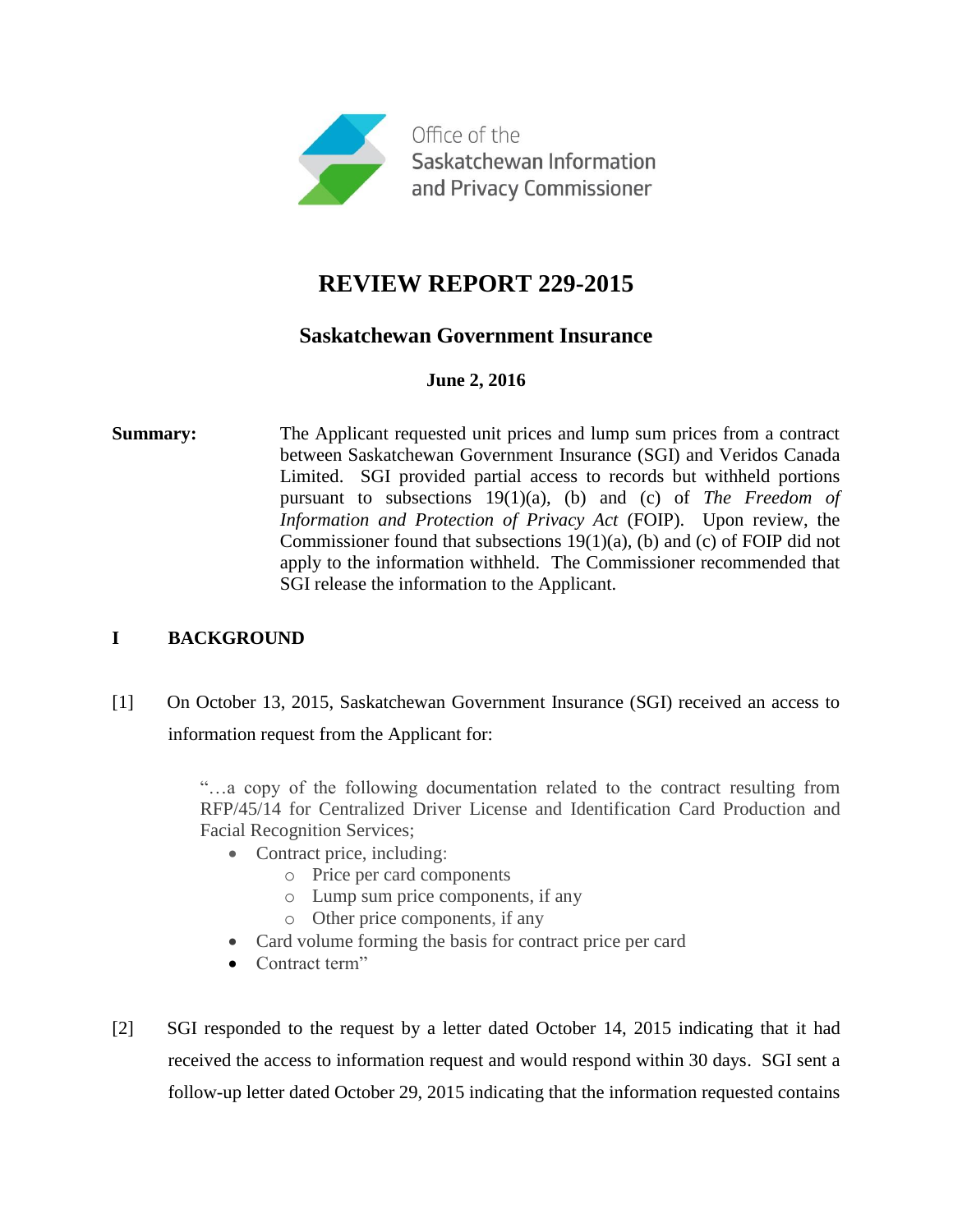third party information and SGI has provided notice to the affected third party pursuant to section 34 of *The Freedom of Information and Protection of Privacy Act* (FOIP). SGI also extended the response period an additional 30 days pursuant to subsections 12(1)(b) and (c) of FOIP. In a letter dated November 26, 2015, SGI advised the Applicant that it had received representations from the third party and partial access to the records were being granted. However, portions were also being withheld pursuant to subsections  $19(1)(a)$ , (b) and (c) of FOIP.

- [3] On December 15, 2015, my office received a Request for Review from the Applicant. My office notified SGI, the Applicant and the third party of our intention to undertake a review on December 22, 2015. On January 25, 2016, SGI provided my office with a copy of the withheld record and its submission. A submission was also received from the Applicant and third party.
- [4] In its submission, the third party identified specific information in the withheld record that it asserted should be withheld pursuant to subsections  $19(1)(a)$ , (b) and (c) of FOIP. The third party provided a copy of the record in question with specific information "blacked out". This did not match what was being withheld by SGI. SGI withheld the entire pages.
- [5] On May 6, 2016, my office contacted the third party via email inquiring if it objected to the release of the information it had not "blacked-out" on the record it provided my office. On May 13, 2016, the third party confirmed that it did not object. My office contacted SGI and asked if it would release the non-contested information to the Applicant. On May 24, 2016, SGI advised that if the third party did not object, SGI would release the information that was not blacked out by the third party. Where there is more of a record to be released, I encourage public bodies to do so without waiting till the issuing of the final Review Report.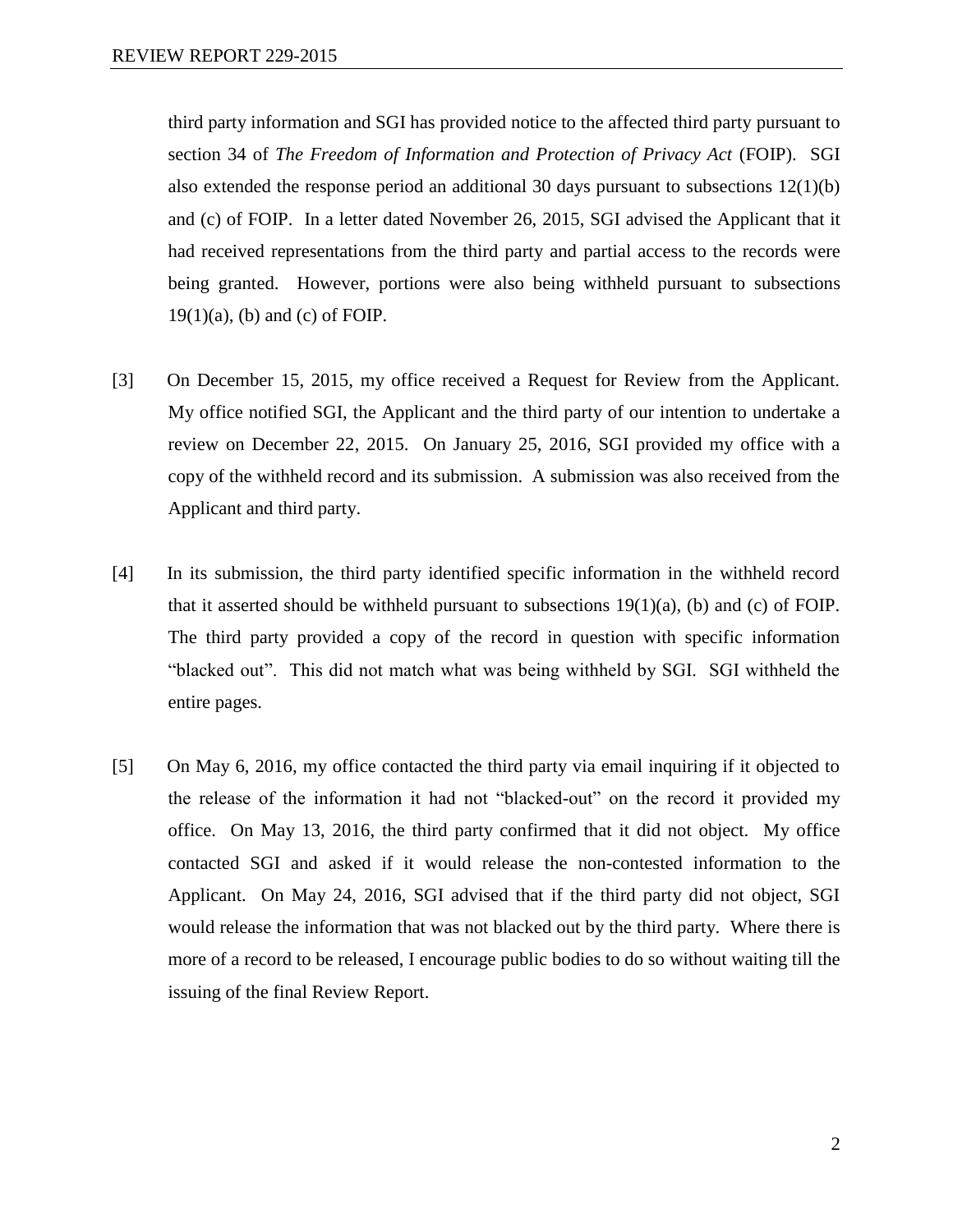#### **II RECORDS AT ISSUE**

- [6] The records at issue in this review total five pages which have been withheld in full. The pages form part of Schedule A of a contract between SGI and a third party. The pages are numbered P001 to P005.
- [7] In February 2015, SGI issued a Request for Proposal (RFP) seeking to request proposed solutions for a Centralized Driver Licence. The third party involved in this review was the successful bidder in that process. A contract for services was signed between SGI and the third party. The Applicant in this review is one of the unsuccessful bidders.

#### **III DISCUSSION OF THE ISSUES**

- [8] SGI is a "government institution" pursuant to subsection  $2(1)(d)(ii)$  of FOIP.
- [9] Veridos Canada Limited (Veridos) is a "third party" pursuant to subsection 2(1)(j) of FOIP.

#### **1. Did SGI properly apply subsection 19(1)(a) of FOIP to the withheld records?**

[10] Subsection 19(1)(a) of FOIP is a mandatory exemption and provides:

**19**(1) Subject to Part V and this section, a head shall refuse to give access to a record that contains: (a) trade secrets of a third party;

- [11] SGI applied subsection 19(1)(a) of FOIP to all of the information on pages P001 to P005.
- [12] A *trade secret* is defined as information, including a formula, pattern, compilation, program, device, product, method, technique or process:
	- i) that is used, or may be used, in business or for any commercial purpose;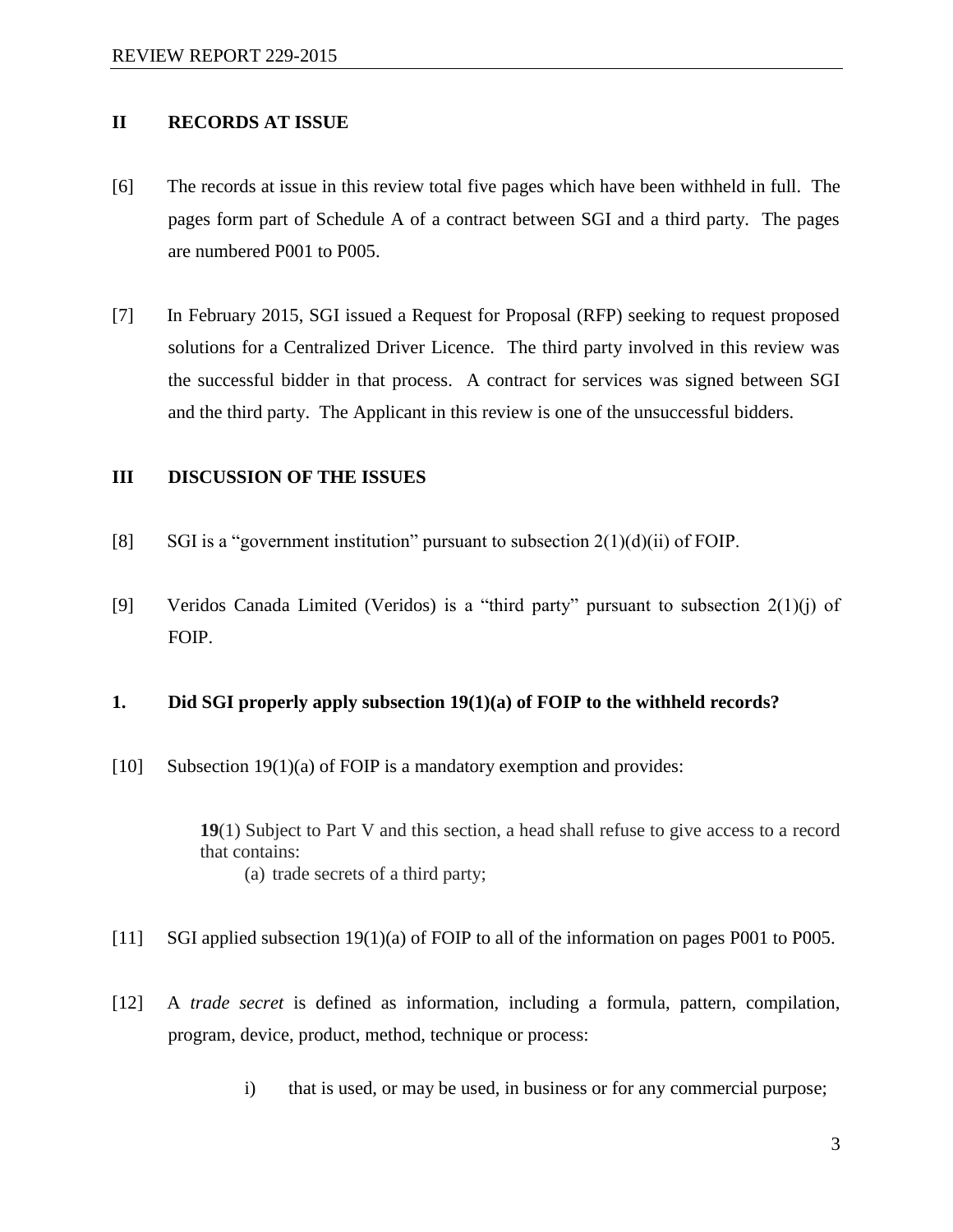- ii) that derives independent economic value, actual or potential, from not being generally known to anyone who can obtain economic value from its disclosure or use;
- iii) that is the subject of reasonable efforts to prevent it from becoming generally known; and
- iv) the disclosure of which would result in significant harm or undue financial loss or gain.
- [13] The information must meet all of the above criteria to be considered a trade secret. Further, the third party must also be able to prove ownership or a proprietary interest in the trade secret or prove a claim of legal right to the information (e.g. license agreement).
- [14] SGI's submission did not explain how the information on the five pages qualified as trade secret information as outlined in the test above. SGI did indicate in its submission that it was relying on the third party to represent its interests to our office in its individual submission.
- [15] The third party's submission also did not explain how the information on the five pages qualified as trade secret information as outlined in the test above.
- [16] The Applicant's submission stated that "By definition, a per unit price or lump sum price is not a formula, pattern, compilation, device, product, method, technique or process."
- [17] I agree with the Applicant that the unit prices and lump sum prices do not fit the definition of a trade secret as laid out. Therefore, I find that subsection 19(1)(a) of FOIP does not apply to the information on the five pages.

#### **2. Did SGI properly apply subsection 19(1)(b) of FOIP to the withheld records?**

[18] Subsection 19(1)(b) of FOIP is a mandatory exemption and provides:

**19**(1) Subject to Part V and this section, a head shall refuse to give access to a record that contains:

…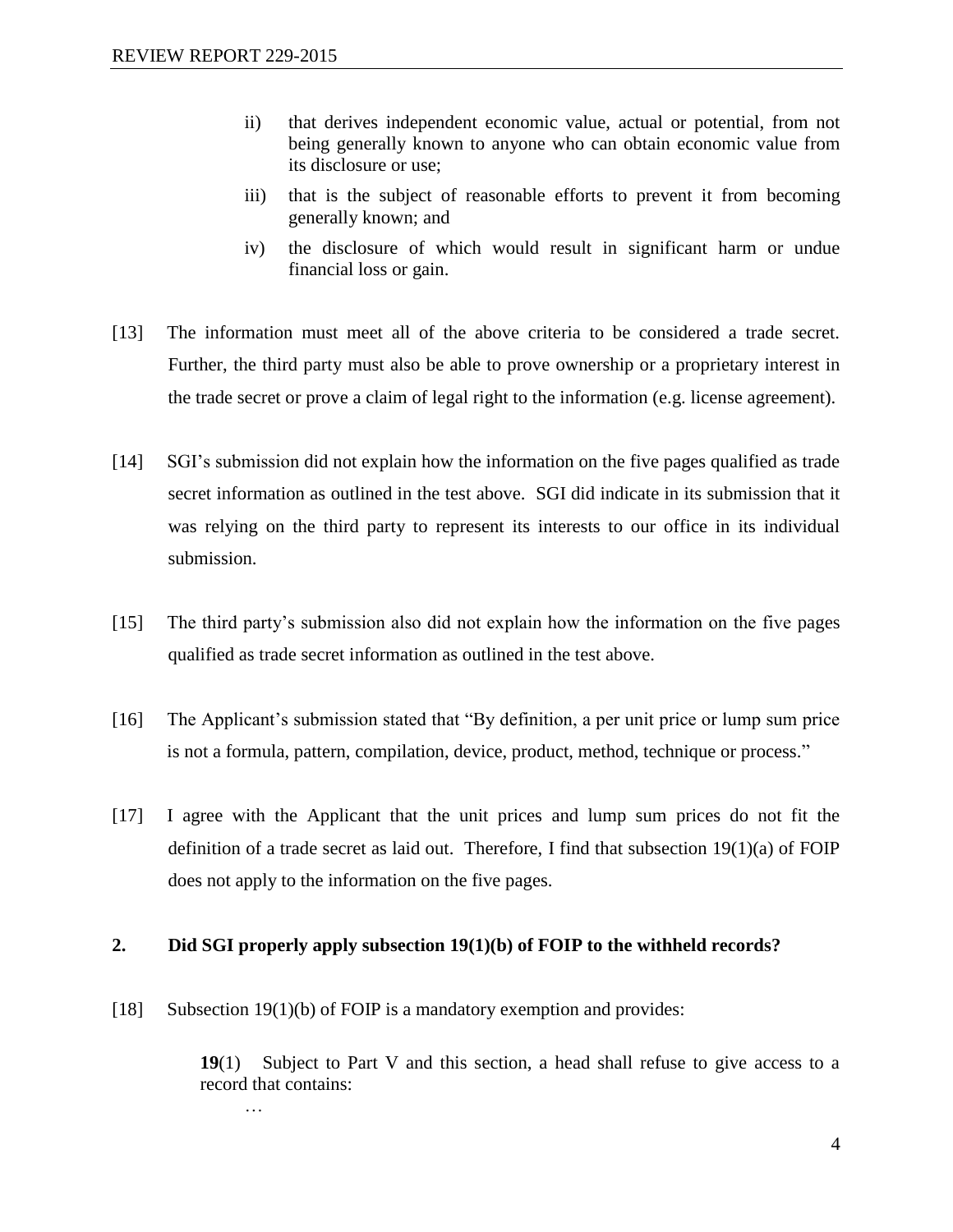(b) financial, commercial, scientific, technical or labour relations information that is supplied in confidence, implicitly or explicitly, to a government institution by a third party;

- [19] The important goal of broad disclosure in FOIP must be balanced with the legitimate private interests of third parties and the public interest in promoting innovation and development. The purpose of subsection  $19(1)(b)$  of FOIP is to limit disclosure of confidential information of third parties that could be exploited by a competitor in the marketplace.
- [20] All three parts of the following test must be met in order for subsection  $19(1)(b)$  of FOIP to apply:
	- i. The information in question must qualify as financial, commercial, scientific, technical or labour relations information;
	- ii. The information must have been supplied by the third party; and
	- iii. The information must have been supplied in confidence either implicitly or explicitly
- [21] SGI applied subsection 19(1)(b) of FOIP to all five pages of the record.

### *i. Is the information in question financial, commercial, scientific, technical or labour relations information?*

- [22] In its submissions, SGI and the third party asserted that the information in question was the third party's financial and commercial information. The third party describes the information as "pricing information". The information severed from the record appears to be the amount per driver license/identification card over different time periods. In addition, the cost for camera towers and costs associated with them.
- [23] *Financial information* relates to money and its use or distribution and must contain or refer to specific data. Examples of financial information include cost accounting methods, pricing practices, profit and loss data, overhead and operating costs.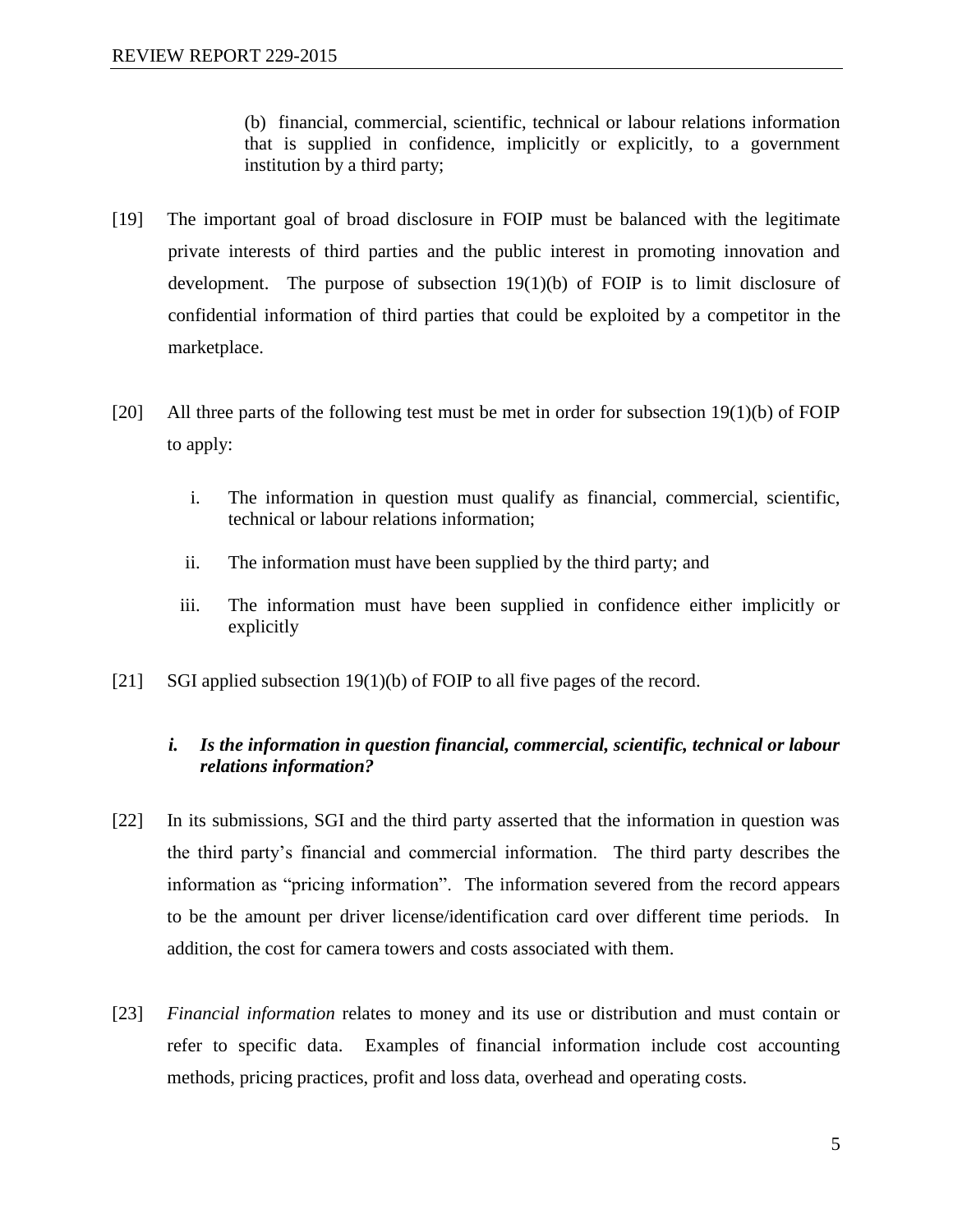- [24] *Commercial information* is information relating to the buying, selling or exchange of merchandise or services. In British Columbia IPC Order F05-09, a number of types of information which its jurisdiction considered to be included in the definition of commercial information are as follows:
	- Offers of products and services a third-party business proposes to supply or perform;
	- A third-party's business experiences in commercial activities where this information has commercial value;
	- Terms and conditions for providing services and products by a third party;
	- Lists of customers, suppliers or sub-contractors compiled by a third-party business for its use in its commercial activities or enterprises; such lists may take time and effort to compile, if not skill;
	- Methods a third-party business proposes to use to supply goods and services; and
	- Number of hours a third-party business proposes to take to complete contracted work or tasks.
- [25] The information in question relates to the pricing (per unit and lump sum prices) for goods or merchandise offered by the third party. In order to qualify as commercial information, it is sufficient if the information is associated with the buying, selling or exchange of the entity's goods or services. The information in the proposals relates to the third party's selling of goods or services. As such, I find that the information qualifies as commercial information of the third party.

#### **ii.** *Was the information supplied by the third party to the government institution?*

- [26] Information may qualify as "supplied" if it was directly supplied to a government institution by a third party, or where disclosure would reveal or permit the drawing of accurate inferences with respect to information supplied by a third party.
- [27] In its submission, SGI asserted that the information was provided to SGI as a result of a RFP.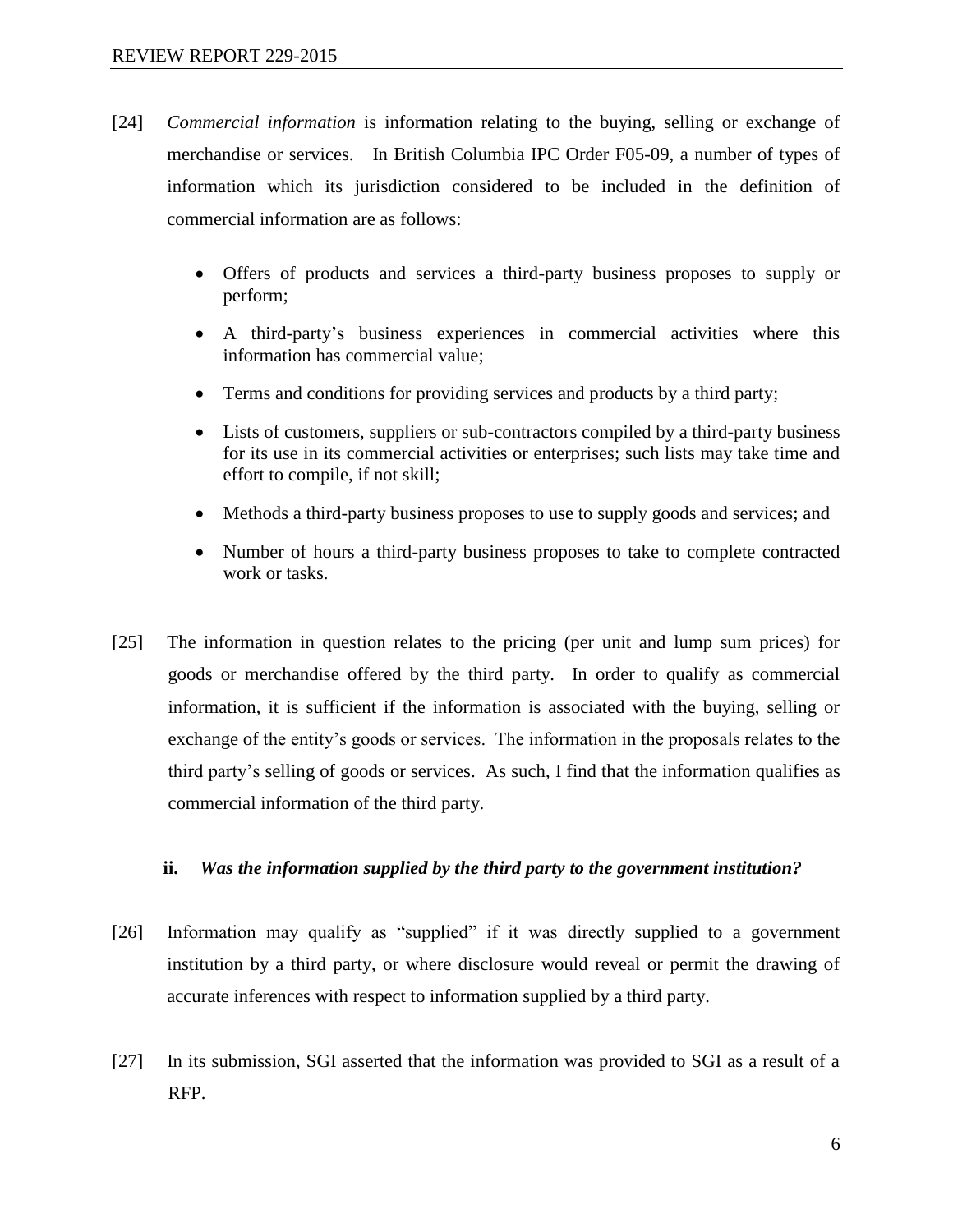- [28] The third party asserted that it supplied the information to SGI but did not elaborate any further.
- [29] It is my office's understanding that the information at issue forms part of Schedule A of a contract signed by SGI and the third party. Specifically, the Applicant is seeking access to the unit prices and lump sum prices contained within a contract between SGI and the third party.
- [30] The contents of a contract involving a public body and a third party will not normally qualify as having been supplied by a third party. The provisions of a contract, in general, are treated as *mutually generated*, rather than supplied by the third party, even where the final agreement reflects information that originated from a single party.
- [31] This approach has been upheld by several higher courts across the country including the Ontario Divisional Court in *Boeing C. v. Ontario (Ministry of Economic Development and Trade)*, [2005] O.J. 2851 and *Canadian Medical Protective Association v. John Doe*, [2008] O.J. No. 3475, and the British Columbia Supreme Court in *Canadian Pacific Railway v. British Columbia (Information and Privacy Commissioner)*, 2002 BCSC 603 (CanLII).
- [32] I am aware of the Alberta Court of Appeal's decision in *Imperial Oil v. Alberta (Information and Privacy Commissioner)*, 2014, ABCA 231 (CanLII). In this case, an Applicant sought access to a Remediation Agreement between a public body and a third party. One issue considered by the court was whether all information in an agreement between a third party and a public body was negotiated rather than supplied. The court stated at paragraph 83:

To suggest that information loses its protection just because it ends up "in an agreement that has been negotiated" is not one that is available on the facts and the laws. It cannot be the rule that only information that is of no use to the public body is "supplied".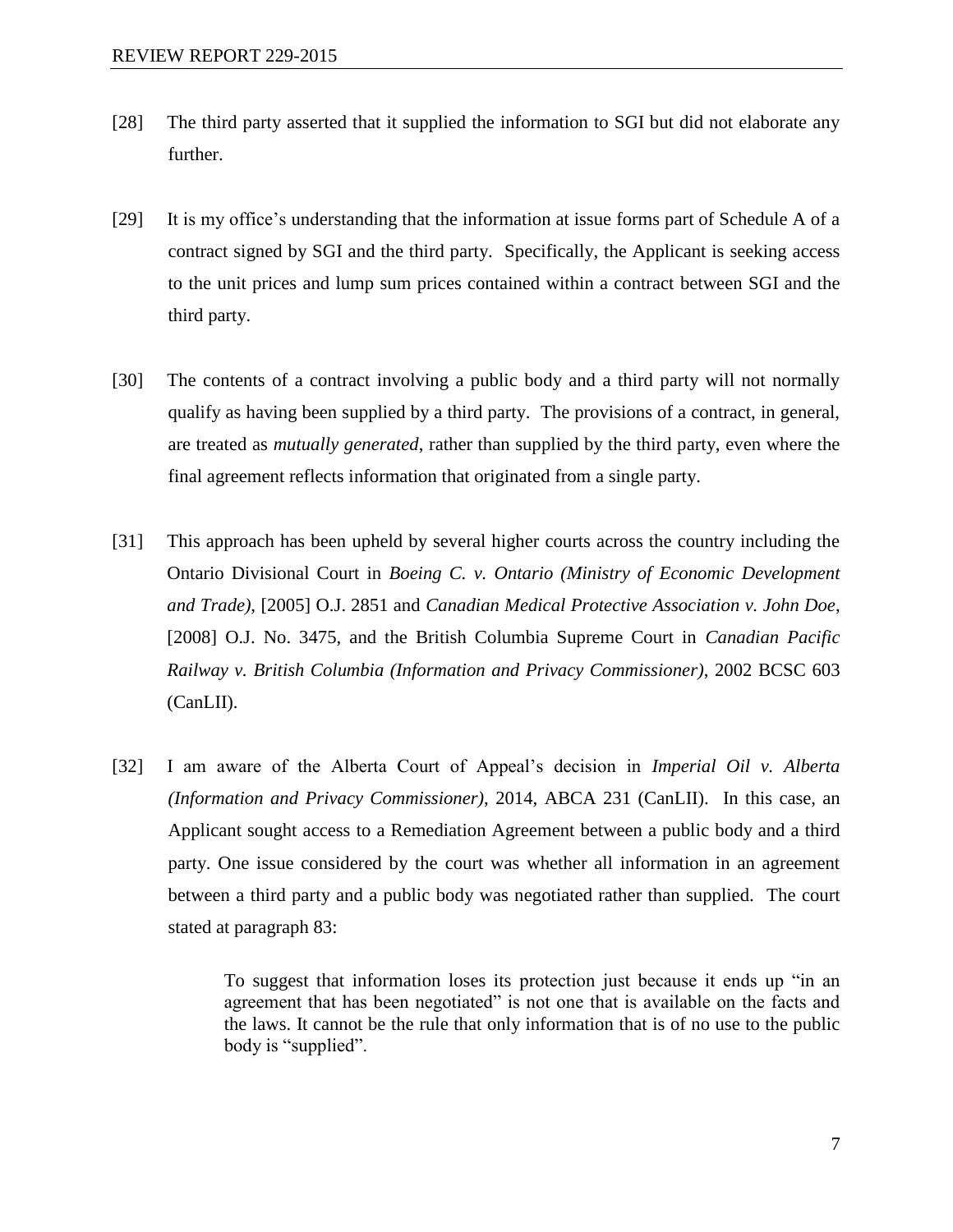- [33] *Imperial Oil* is distinguishable from the present case in that the information sought was fundamentally different in nature to the records considered here. The court was addressing five reports that were attached to the Remediation Agreement, which were created by external consultants and were not up for negotiation. In this case, I am considering whether unit prices and lump sum prices contained within a contract are negotiated.
- [34] There are two exceptions to the general rule regarding information in contracts being *mutually generated.* If one of these exceptions apply, the information could be found to have been supplied by the third party:
	- i. *Inferred disclosure*  where disclosure of the information in a contract would permit accurate inferences to be made with respect to underlying non-negotiated confidential information supplied by the third party to the public body; and
	- ii. *Immutability*  information the third party provided that is immutable or not open or susceptible to change and was incorporated into the contract without change, such as the operating philosophy of a business, or a sample of its products.
- [35] Neither SGI nor the third party provided any specific representations on whether the inferred disclosure or the immutability exceptions applied.
- [36] The unit prices and lump sum prices form part of the terms of the contract that has been agreed to. SGI was not bound to accept them. If SGI judged the prices to be unacceptable, it had the option of not entering into the contract with the third party. In my view, having accepted the pricing was part of the negotiation process. Even if SGI did not feel it could negotiate the price, by accepting it the price is agreed upon as mutual agreement is required for the term to become binding on the parties.
- [37] Public access to information contained in government contracts is essential to government accountability for expenditure of public funds. There is a distinction that needs to be made here between the initial procurement phase, when proposals may be submitted on a confidential basis and the final stage when the contract is issued and public accountability considerations come to the forefront.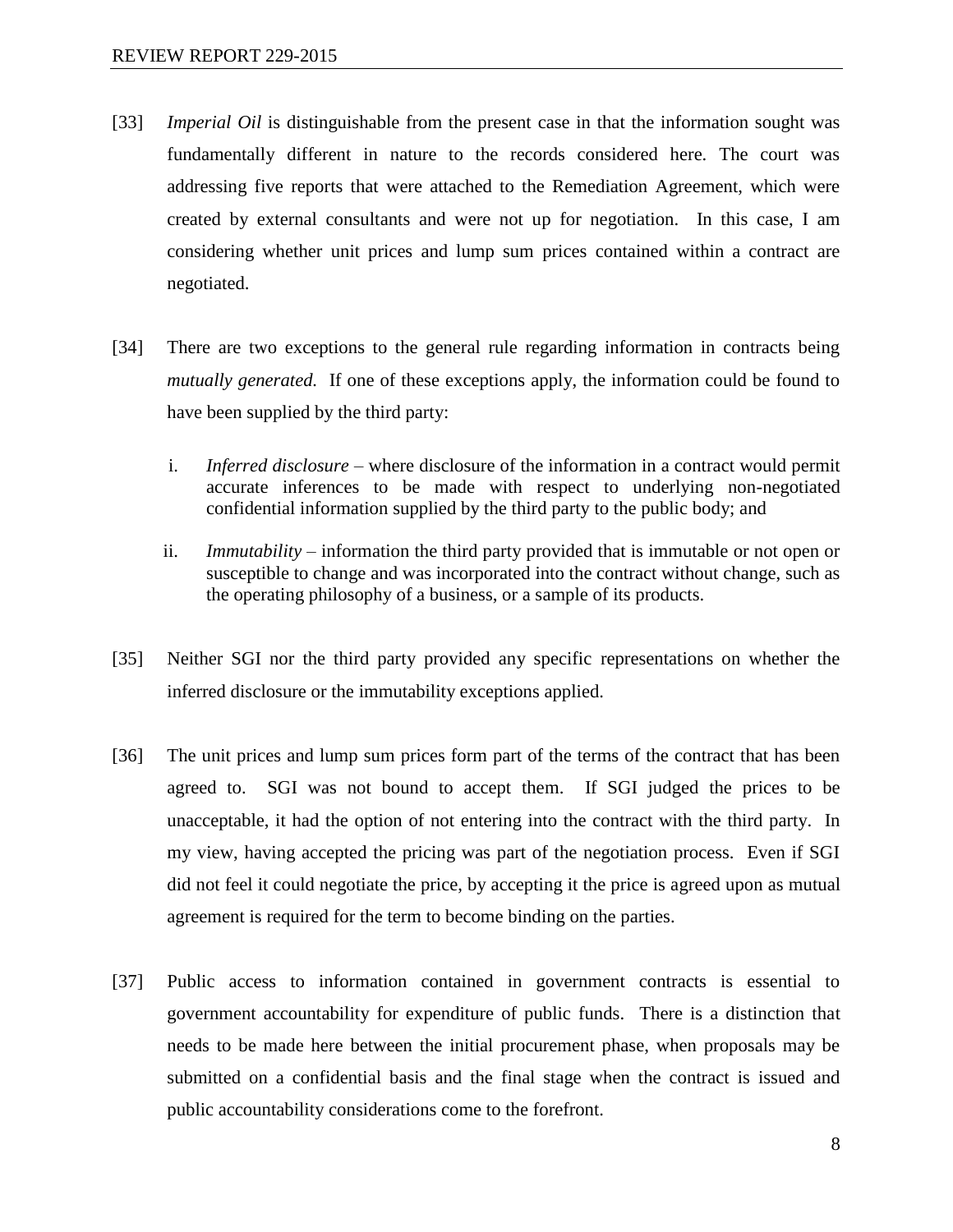- [38] My office has previously considered unit prices and whether they qualify as third party information. In Review Report 054/2015 and 055/2015, the Commissioner considered unit prices that were contained in a Form of Tender. In that case, the public body had supplied bidders with a blank Form of Tender. Bidders entered their specific financial and commercial data in Schedule A of the form and returned the form to the public body as part of their bid package. This case is distinguishable in that the bidding process has concluded, the successful bidder has already been selected and a contract has been awarded.
- [39] Based on this reasoning, I find that the unit prices and lump sum prices do not qualify as having been supplied but are negotiated terms of the contract that both parties agreed to. Therefore, the second part of the test has not been met and I find that subsection 19(1)(b) of FOIP does not apply to the information on the five pages.

## **3. Did SGI properly apply subsection 19(1)(c) of FOIP to the withheld record in question?**

[40] Subsection 19(1)(c) of FOIP is a mandatory exemption and provides:

**19**(1) Subject to Part V and this section, a head shall refuse to give access to a record that contains:

(c) information, the disclosure of which could reasonably be expected to:

(i) result in financial loss or gain to;

- (ii) prejudice the competitive position of; or
- (iii) interfere with the contractual or other negotiations of;

a third party;

…

- [41] SGI applied subsection 19(1)(c) of FOIP to all five pages of the record.
- [42] For this provision to apply there must be objective grounds for believing that disclosing the information would result in the harm alleged. The parties do not have to prove that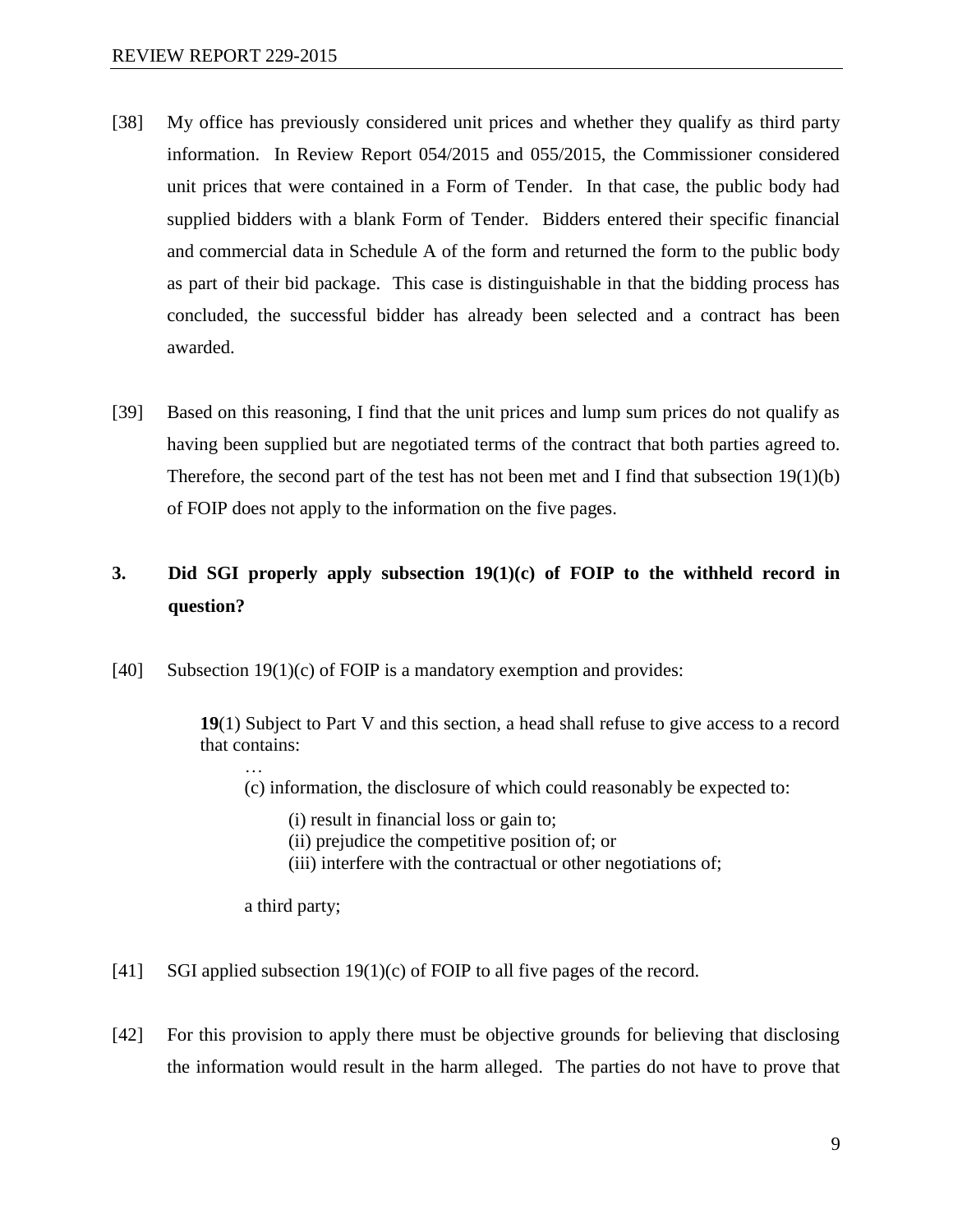harm is probable, but need to show that there is a *reasonable expectation of harm* if any of the information were released.

- [43] In its submission, the third party asserted that if the information were released it would result in harmful disclosure of sensitive commercial and financial information that belongs to the third party. It did not elaborate on what the harm would be.
- [44] In its submission, SGI asserted that the third party had indicated in its submission to SGI that disclosure would result in irreparable harm if it was disclosed to the third party's competitor. Further, the third party asserted to SGI that release would compromise it in all upcoming procurements both in Canada and the United States.
- [45] SGI provided a copy of the RFP. It indicates on page 5 at section 7.4 that the lowest price proposal will not necessarily be accepted. Therefore, selection is not based on price alone. The RFP process is inherently competitive. Arguably, informed bidders are the best way to assure competitiveness in the RFP bid process. Keeping the unit prices and lump sum prices from the public, including other future bidders, could jeopardize a competitive bidding process.
- [46] Therefore, I find that subsection  $19(1)(c)$  of FOIP does not apply to the information on the five pages.

#### **IV FINDINGS**

[47] I find that subsections  $19(1)(a)$ , (b) and (c) of FOIP do not apply to the unit prices and lump sum prices in the contract.

#### **V RECOMMENDATIONS**

[48] I recommend that SGI release the five pages of the contract.